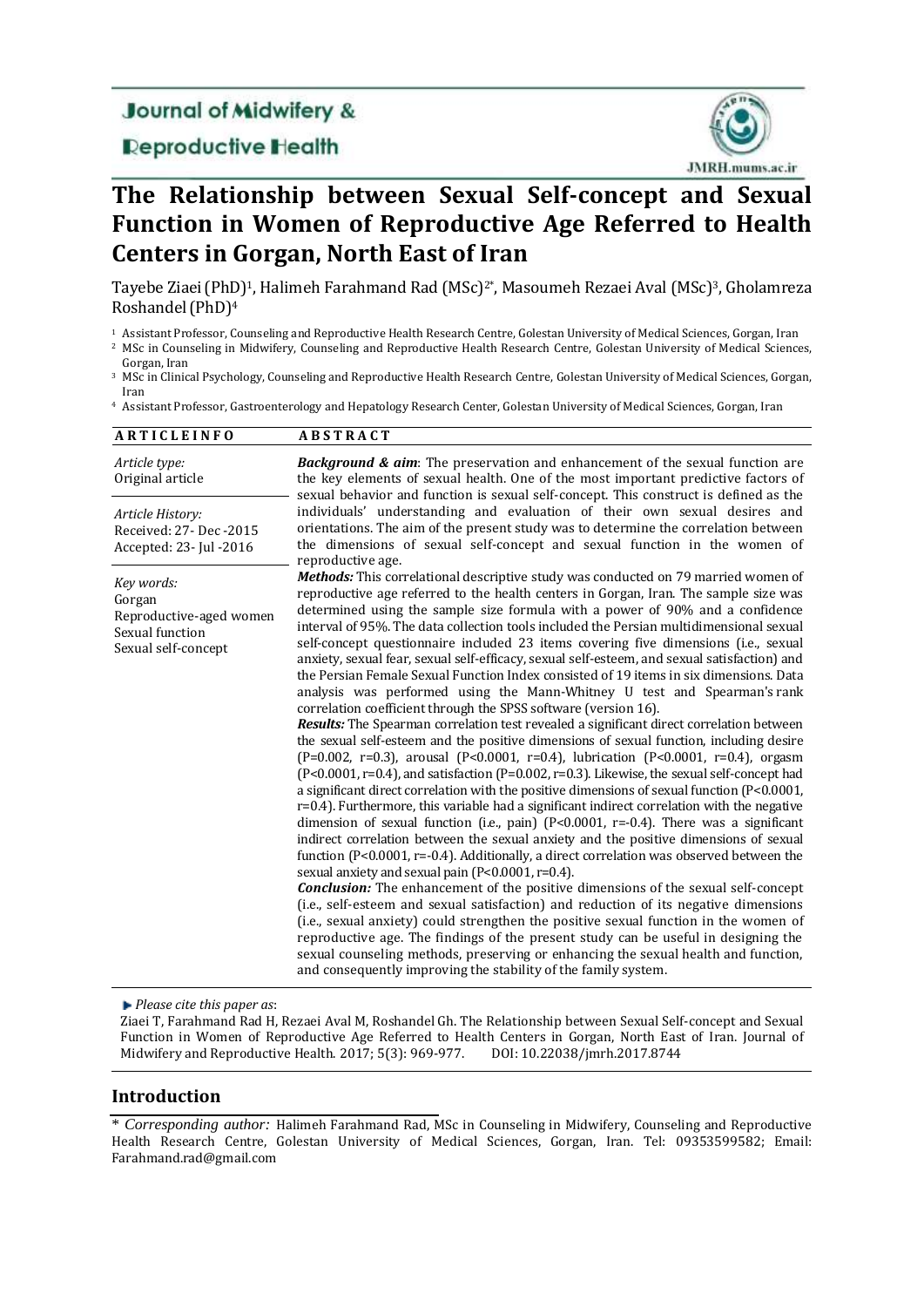According to the World Health Organization (WHO) (2010), sexual health is not just limited to the absence of sexually transmitted disease or dysfunction, but rather is defined as the state of physical, mental, emotional, psychological, and social health. Sexual health facilitates the preservation of sexual function and results in pleasurable and safe sexual experiences during sexual relations (1-3).

One of the key elements of sexual health is the promotion of sexual function and satisfaction with sexual experiences (4). The sexual function is a real physiological psychic experience (5). Although the lack of a positive sexual experience and satisfaction is not considered as a disease, it can be an indicative of the problems in sexual function (6). One of the most important predictive and guiding factors of sexual function and behavior is sexual selfconcept. Sexual self-concept or sexual schema is a general understanding that each person has about the aspects of his/her sex (7). Sexual selfconcept is the result of the past experiences, which is presented in the person's current experiences and is effective on his/her future sexual orientations and behaviors (8). Sexual self-concept, which differs across each individual (9), has both positive and negative aspects, affecting a person's sexual function or behavior. These aspects are measurable and can overcome each other (8). The women with positive sexual self-concept have higher motivation and excitement toward sexual issues and experience more romantic sexual relationnships, compared to those with negative sexual self-concept (10). Moreover, they have more successful, enjoyable, and satisfactory sexual experiences and are more inclined to have sexual relations with their partners (8).

Furthermore, these women do not have a conservative or pessimistic view towards the sexual relations (10) and tend to experience diversity in sexual behavior. Additionally, they report more arousals and have more frequent sexual relations. A positive sexual self-concept can obviously affect the women's current sexual experiences and results in sustained intimacy, love, and commitment. Moreover, this construct is a predictor of the females' sexual function in the future (8).

Some of the positive aspects of sexual selfconcept include sexual self-efficacy, sexual selfesteem, and sexual satisfaction. Sexual selfefficacy is referred to as feeling confident and having a sense of mastery over sexual experiences. When the individuals have a generally positive assessment of their healthy sexual behaviors and sexual excitement in most cases and assess their sexual experiences as satisfying and enjoyable, they have sexual selfesteem. The people who have lower sexual selfesteem are at higher risk of impaired sexual health than others. In contrast, the increase in sexual self-esteem leads to the enhancement of self-trust and the reduction of anxiety and negative attitudes towards the importance of sexual relations (11).

Sexual satisfaction denotes that a person often feels positive about sexual experiences (9, 12). The women with positive sexual self-concept have higher sexual satisfaction (8). Sexual satisfaction is an important aspect of sexual function indices, including desire, arousal, lubrication, orgasm, and pain (13), which are different in various people and diverse physical and mental conditions. Accordingly, sexual dysfunction is more prevalent in the patients with genital tract cancer, compared to that in the healthy ones (14). Moreover, sexual dysfunction has a direct relationship with the quality of life and common psychiatric diseases, such as depression (15, 16).

According to a study conducted by Chia-Chun et al., sexual self-concept as a moderator (mediator) plays a key role in a person's sexual relations and function. Accordingly, the women with genital tract cancer experience increased negative sexual self-concept. Therefore, in addition to the physical-focused treatments, the reinforcement of positive sexual self-concept also increases the sexual function in these women (14). Mueller et al. (2016) showed that understanding a person's sexual self-concept in the age group of 21-65 years plays a role in predicting interpersonal relations and is associated with better and more satisfactory sexual results in individuals (17).

Stanton et al. (2015) found that while the negative sexual self-concept undermined the sexual function, the positive sexual self-concept strengthened the positive sexual function in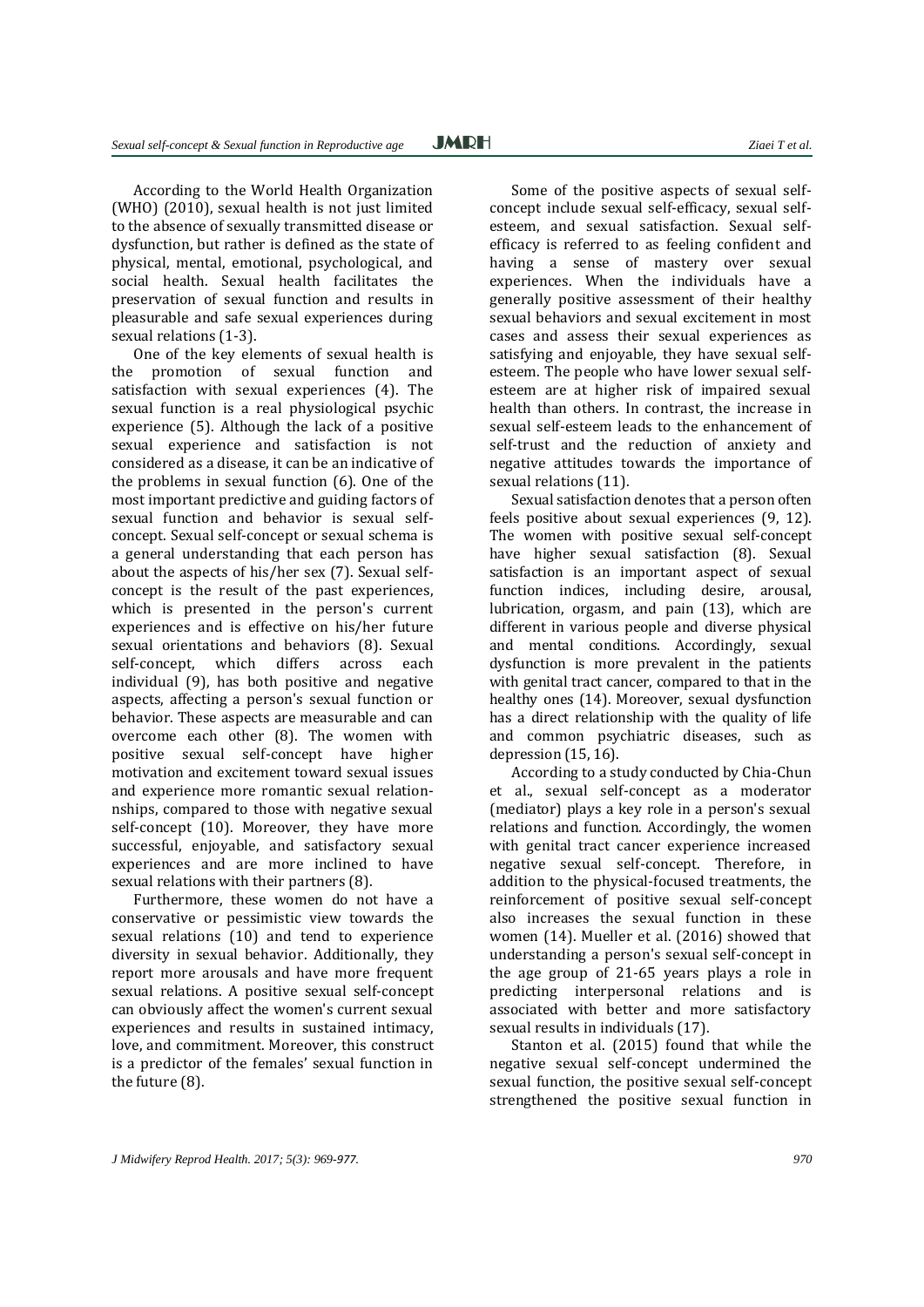women (18). In a study carried out by Hsiu-Yueh et al. (2015) on single female and male students within the age range of 16-20 years, it was reported that the people with higher positive sexual self-concept had safer sexual relations. In addition, sexual self-concept is the predictor of a person's sexual function; in other words, the reduced sexual self-concept leads to the avoidance of sexual function (19).

Muller (2016) demonstrated that the negative sexual self-concept could lead to a decrease in desire, arousal, and sexual satisfaction in a person (20). Regarding this, it is expected that the women with positive sexual self-concept experience better sexual function. Since a stable sexual relation is dependent on better sexual function, it is expected that the women with positive sexual self-concept have more stable sexual relations. On the other hand, the women with negative sexual self-concept are more afflicted with sexual dysfunction since the negative sexual self-concept adversely affects their sexual behavior and function (14).

The women of reproductive age are at priority for receiving the sexual health services due to their special social and biological status. The WHO has emphasized the need for a thorough understanding of the effects of sexual dysfunction on the lives of the people before suffering from such a dysfunction (21). However, no sufficient studies have been performed in Iran to investigate the preservation or enhancement of sexual function in relation to sexual self-concept among the healthy women of reproductive age. Additionally, there is no study examining the relationship between the status of sexual selfconcept and sexual function in this population (22).

Therefore, considering the importance of sexual issues in the women of reproductive age and mutual influence of sexual self-concept and sexual function, it is essential to do further studies to add to the domain of investigations focusing on the women's sexual health. With this background in mind, the present study was conducted to determine the correlation between sexual selfconcept and sexual function in the women of reproductive age. This study particularly focused on the role of positive sexual self-concept in strengthening the positive sexual function among

the married reproductive-aged women, who referred to the health centers of Gorgan, Iran.

#### **Materials and Methods**

This correlational descriptive study was conducted on 79 married women within the age of 15-44 years, referring to the health centers of Gorgan in order to receive health services. The participants were selected out of all six active centers of Gorgan using the convenience sampling method. Following Rostamkhani et al. (23), the sample size was determined with a power of 90% and a confidence interval of 95% by using the following formula:

$$
\frac{\left(Z_{1-\tfrac{\alpha}{2}}+Z_{1-\beta}\right)^2(\delta_1{}^2+\delta_2{}^2)}{(\mu_1-\mu_2)^2}
$$

The inclusion criteria were: 1) elementary or higher education, 2) lapse of six months from the last delivery, 3) no history of bad event during the past three months, 4) the absence of mental chronic illness, 5) no use of anti-anxiety, antidepressants, and sedatives drugs, 6) lack of vaginal infection, 7) lack of severe marital conflict, 8) non-addiction to opioid in the couple, and 9) parity of  $\leq$  5. On the other hand, the exclusion criteria included pregnancy and diagnosis or suspicion of acute/chronic sexual problems due to the physical or mental reasons during the study.

The data collection tools included the Persian multidimensional sexual self-concept questionnaire and the Persian Female Sexual Function Index (FSFI). The original version of the multidimensional sexual self-concept questionnaire includes 78 items targeting 18 dimensions. The validity and reliability of this questionnaire have been assessed by Ziaei et al. (2013), reporting a Cronbach's alpha of 0.88 and reliability index of > 0.70. However, in the present study, we only used 23 items of this questionnaire covering five dimensions of sexual self-concept, including sexual fear (items 5, 9, 13, 18, and 23), sexual anxiety (items 1, 6, 10, 14, and 19), sexual self-efficacy (items 2, 7, 15, and 20), sexual satisfaction (items 4, 8, 12, 17, and 22), and sexual self-esteem (items 3, 11, 16, and 21).

The final evaluation of this questionnaire is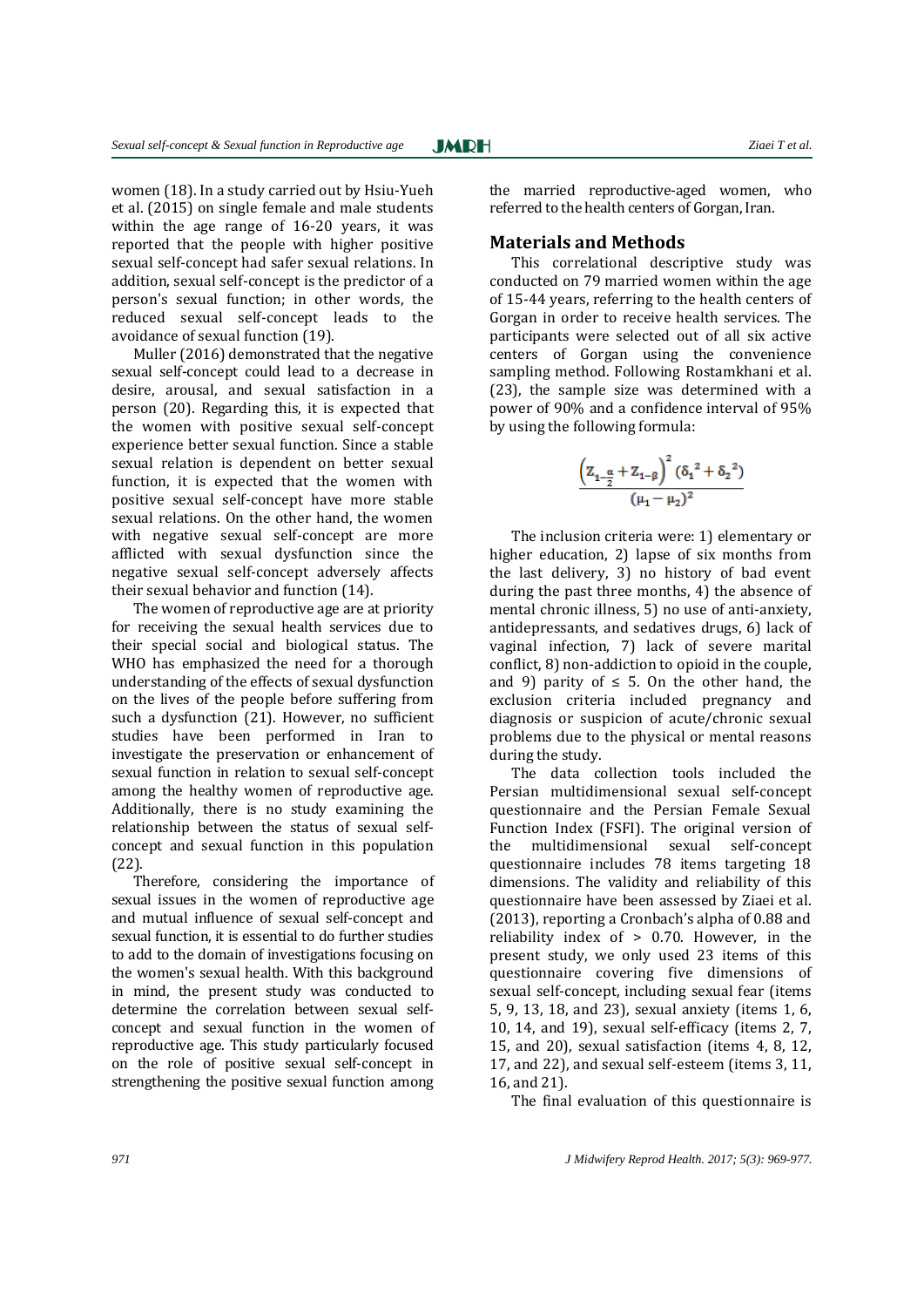based on the summing of scores in each dimension, not the total score. The negative dimensions of sexual self-concept include sexual anxiety and sexual fear, and its positive aspects are sexual self-efficacy, sexual self-esteem, and sexual satisfaction. This questionnaire is rated on a five-point Likert scale (i.e., never=0, a little=1, somewhat=2, high=3, and very high=4) (24). In the present study, the reliability of this instrument was estimated using the Cronbach's alpha coefficient (0.70).

The FSFI contains 19 items with five options. The validity and reliability of this index have been assessed in a study carried out by Mohammadi et al. (2008), reporting a Cronbach's alpha coefficient of  $\geq 70$ . In this index, the sexual function is assessed in six dimensions, including desire (items 1 and 2), arousal (items 3-6), vaginal lubrication (items 7-10), orgasm (items 11-13), satisfaction (items 14-16), and pain (items 17-19). The minimum and maximum scores are 1 and 5 for desire as well as 0 and 5 for arousal, lubrication, orgasm, pain, and sexual satisfaction, where zero score indicates that the person has no sexual activity during the past four weeks. The total score of this index is obtained by summing up the scores of its six dimensions. Therefore, the higher score indicates better sexual function. In addition, based on the weight of the dimensions, the maximum score for each

dimension was six, and the total score of the scale was 36 (25). This index had a Cronbach's alpha coefficient of 0.85.

The women participating in this study completed both questionnaires of sexual selfconcept and sexual function. The data were analyzed using such statistical tests as Mann-Whitney U test and Spearman's rank correlation coefficient through the SPSS software (version 16). In order to adhere to the ethical considerations, the written informed consent was obtained from all the participants. In addition, the participants were informed that the participation was quite voluntarily and that they had the right to withdraw from the project any time they wished to. Additionally, they were informed about the confidentiality of their data.

#### **Results**

According to the results of the study, the mean age of the participants was 31.9±5.75 years. Regarding the level of education, 36.7% of the females had tertiary education. Furthermore, the majority of the participants (69.6%) were housekeeper. In terms of the mode of delivery, most of the subjects had undergone cesarean (64.6%). In addition, withdrawal was the most common contraceptive method employed by the participants (58.2%) (Tables 1, 2, and 3).

|                 | <b>Dimensions</b>    | statistics | df | sig  |
|-----------------|----------------------|------------|----|------|
|                 | Sexual anxiety       | 0.694      | 79 | 0.00 |
| Sexual          | Sexual self-efficacy | 0.883      | 79 | 0.00 |
| concept         | Sexual self-esteem   | 0.949      | 79 | 0.01 |
| self-           | Sexual satisfaction  | 0.959      | 79 | 0.04 |
|                 | Sexual fear          | 0.919      | 79 | 0.00 |
| Sexual function | Desire               | 0.920      | 79 | 0.00 |
|                 | Arousal              | 0.977      | 79 | 0.33 |
|                 | Lubrication          | 0.922      | 79 | 0.01 |
|                 | Orgasm               | 0.900      | 79 | 0.00 |
|                 | Satisfaction         | 0.843      | 79 | 0.00 |
|                 | Pain                 | 0.910      | 79 | 0.00 |

**Table 1.** Normality of the dimensions of sexual self-concept and sexual function

The results showed that the maximum and minimum scores of sexual desire, arousal, lubrication, orgasm, sexual satisfaction, and pain among the healthy women were 10 and 3, 20 and 7, 20 and 7, 15 and 5, 15 and 7, as well as 14 and 3, respectively. The total score and mean of sexual function in healthy women are listed in Table 3. Regarding the sexual self-concept dimensions, the maximum and minimum scores in sexual self-efficacy, sexual self-esteem, sexual satisfaction, sexual anxiety, and sexual fear were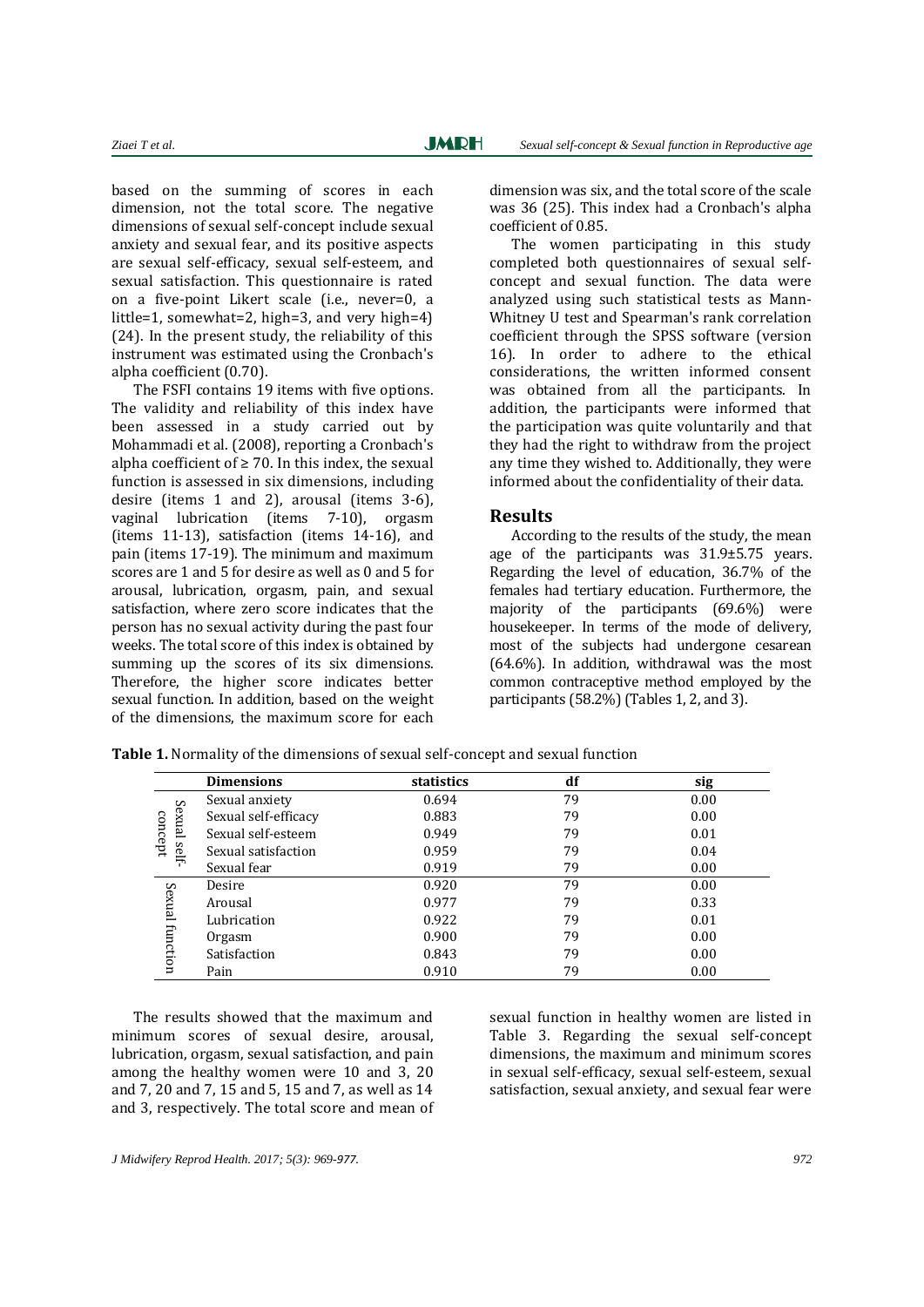16 and 3, 16 and 0, 20 and 2, 17 and 0, as well as 12 and 0, respectively (Table 4).

**Table 2**. Frequency of qualitative variables

The results of the Shapiro-Wilk test revealed the non-normality of the data (Table 1).

| <b>Qualitative variables</b> | <b>Characteristics</b>                      | Frequency | Percentage |  |
|------------------------------|---------------------------------------------|-----------|------------|--|
|                              | Housekeeper                                 | 55        | 69.6       |  |
| Job                          | Employee                                    | 22        | 27.8       |  |
|                              | Working at home                             | 2         | 2.5        |  |
|                              | Under diploma                               | 15        | 19         |  |
|                              | Diploma                                     | 29        | 36.7       |  |
| <b>Education status</b>      | Above diploma                               | 7         | 8.9        |  |
|                              | Bachelor's                                  | 17        | 21.5       |  |
|                              | Master's                                    | 9         | 11.4       |  |
|                              | PhD                                         | 2         | 2.5        |  |
|                              | Vaginal                                     | 27        | 34.2       |  |
| Mode of delivery             | Cesarean                                    | 51        | 64.6       |  |
|                              | No delivery                                 |           | 1.3        |  |
|                              | No breastfeeding child                      | 51        | 64.6       |  |
| Status of breastfeeding      | Breastfeeding child within 6 months to 1    | 10        | 10.1       |  |
|                              | year of age                                 |           |            |  |
|                              | Breastfeeding child within 1-2 years of age | 20        | 25.3       |  |
|                              | Condom                                      | 8         | 10.1       |  |
|                              | Withdrawal                                  | 46        | 58.2       |  |
| Contraceptive method         | Intrauterine device                         | 3         | 3.8        |  |
|                              | Tubal ligation                              | 4         | 5.1        |  |
|                              | Vasectomy                                   | 2         | 2.5        |  |
|                              | Oral pills                                  | 16        | 20.3       |  |

**JMRH** 

| Quantitative<br>variables | Mean<br><b>Maximum</b> | SD<br>Minimum |  |  |
|---------------------------|------------------------|---------------|--|--|
| Age                       | 31.94                  | 5.75          |  |  |
|                           | 43                     | 19            |  |  |
|                           | 1.51                   | 0.61          |  |  |
| Parity                    | 3                      | 0.00          |  |  |
|                           | 10.58                  | 5.45          |  |  |
| Marriage duration         | 24                     | 1.00          |  |  |

**Table 3.** Frequency of quantitative variables

Therefore, the statistical analysis was performed using non-parametric tests. The Spearman'srankorder correlation showed that the sexual anxiety had a significant indirect correlation with the positive dimensions and total score of sexual function (i.e., desire, arousal, lubrication, and orgasm). Furthermore, there was a significant direct correlation between the sexual anxiety and pain.

Additionally, the sexual self-esteem and sexual satisfaction had a significant direct correlation with the positive dimensions and total score of the sexual function.

According to the results of the Mann-

**Table 4.** Mean scores of sexual function and sexual self-concept dimensions

| <b>Dimensions</b>                    | Mean  | <b>SD</b> |
|--------------------------------------|-------|-----------|
| Desire                               | 6.27  | 1.34      |
| Arousal                              | 13.91 | 2.81      |
| Lubrication                          | 16.46 | 2.74      |
| Orgasm                               | 12.08 | 2.17      |
| Sexual function<br>Satisfaction      | 12.77 | 2.26      |
| Pain                                 | 6.48  | 2.50      |
| Total score                          | 68.00 | 8.80      |
| Sexual anxiety                       | 2.76  | 4.03      |
| self-concept<br>Sexual self-efficacy | 12.41 | 3.39      |
| Sexual self-esteem                   | 10.54 | 3.76      |
| Sexual satisfaction                  | 14.51 | 4.26      |
| sexual<br>Sexual fear                | 4.49  | 3.10      |
| Total score                          | 44.72 | 9.23      |

These variables also had a significant indirect correlation with pain as a negative dimension of sexual function. However, the sexual selfefficacy and sexual fear showed no correlation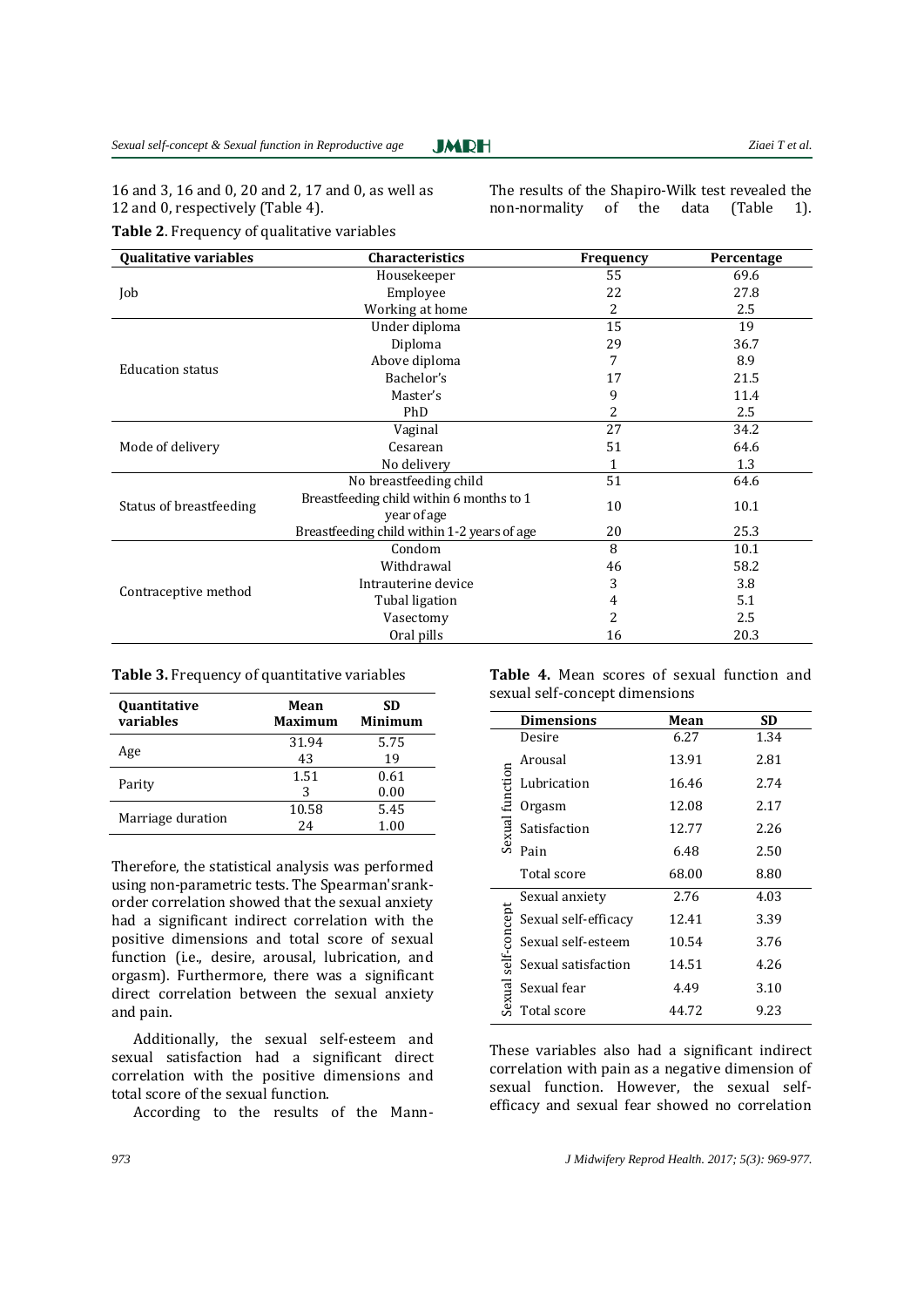with any of the dimensions of sexual function (Table 5).

 Whitney U test, the women's age, duration of marriage, and parity had no statistically significant relationship with the mean total score of sexual function and sexual self-concept (Table 6). It seems that the above variables had no interventional effects on the correlation between the dimensions of sexual self-concept and sexual function.

| Sexual self-<br>concept | Sexual anxiety |         | Sexual self-efficacy |         | Sexual self-esteem |         | Sexual satisfaction |         | Sexual fear |         |
|-------------------------|----------------|---------|----------------------|---------|--------------------|---------|---------------------|---------|-------------|---------|
| Sexual<br>function      | Correlation    | P-value | Correlation          | P-value | Correlation        | P-value | Correlation         | P-value | Correlation | P-value |
| Desire                  | $-0.31$        | 0.000   | 0.12                 | 0.25    | 0.33               | 0.000   | 0.40                | 0.000   | $-0.02$     | 0.86    |
| Arousal                 | $-0.33$        | 0.000   | 0.21                 | 0.05    | 0.41               | 0.000   | 0.48                | 0.000   | 0.01        | 0.92    |
| Lubrication             | $-0.54$        | 0.000   | 0.21                 | 0.06    | 0.44               | 0.000   | 0.43                | 0.000   | $-0.04$     | 0.67    |
| Orgasm                  | $-0.46$        | 0.000   | 0.20                 | 0.06    | 0.46               | 0.000   | 0.57                | 0.000   | 0.018       | 0.87    |
| <b>Satisfaction</b>     | $-0.35$        | 0.000   | 0.18                 | 0.11    | 0.33               | 0.000   | 0.46                | 0.000   | 0.054       | 0.63    |
| Pain                    | 0.40           | 0.000   | $-0.21$              | 0.05    | $-0.34$            | 0.000   | $-0.39$             | 0.000   | 0.16        | 0.13    |
| Total score             | $-0.39$        | 0.000   | 0.15                 | 0.17    | 0.39               | 0.000   | 0.47                | 0.000   | 0.070       | 0.54    |

**Table 6.** Comparison of the total score of women's sexual self-concept and sexual function based on age, duration of marriage, and parity

|                                    | $30$ vears |           | >30 years   | P-value   |         |  |
|------------------------------------|------------|-----------|-------------|-----------|---------|--|
| Age groups                         | Mean       | <b>SE</b> | Mean        | SE        |         |  |
| Total score of sexual self-concept | 45.25      | 1.55      | 44.17       | 1.38      | 0.46    |  |
| Total score of sexual function     | 69.82      | 1.25      | 66.125      | 1.49      | 0.12    |  |
|                                    | $10$ years |           | $>10$ years |           | P-value |  |
| <b>Duration of marriage</b>        | Mean       | SE        | Mean        | <b>SE</b> |         |  |
| Total score of sexual self-concept | 45.43      | 1.58      | 44.02       | 1.35      | 0.42    |  |
| Total score of sexual function     | 69.28      | 1.48      | 66.75       | 1.30      | 0.10    |  |
| Parity                             | ≤1         |           | $\geq$ 2    |           | P-value |  |
|                                    | Mean       | <b>SE</b> | Mean        | SE        |         |  |
| Total score of sexual self-concept | 46.29      | 1.45      | 43.02       | 1.45      | 0.10    |  |
| Total score of sexual function     | 76.24      | 1.83      | 71.55       | 1.87      | 0.05    |  |

#### **Discussion**

As the result of this study indicted, the positive dimensions of sexual self-concept (i.e., sexual self-esteem and sexual satisfaction) sowed a statistically significant and direct correlation between with all dimensions and the total score of sexual function. Furthermore, the sexual anxiety as a negative dimension of sexual self-concept was revealed to have a statistically significant indirect correlation with all dimensions and the total score of sexual function. Regarding this, it can be stated that strengthening two dimensions of sexual selfconcept (i.e., sexual self-esteem and sexual satisfaction) and undermining sexual anxiety can lead to an improvement in the positive sexual function.

There are several studies supporting the results of this study. Stanton et al. (2015)

*J Midwifery Reprod Health. 2017; 5(3): 969-977. 974*

showed that the positive sexual self-concept could strengthen the sexual function, while the negative sexual self-concept could undermine it (18). However, these researchers did not separately discuss the aspects of sexual selfconcept and sexual function and reported the total results in this regard.

In a study conducted by Rosen et al. (2000), it was indicated that sexual satisfaction was different in healthy women and sexual satisfaction and sexual desire had a significant relationship (26). Rosen et al. only referred to sexual desire and sexual satisfaction; nonetheless, our study investigated the correlation of sexual satisfaction, sexual selfesteem, and sexual anxiety with desire and other positive dimensions of sexual function.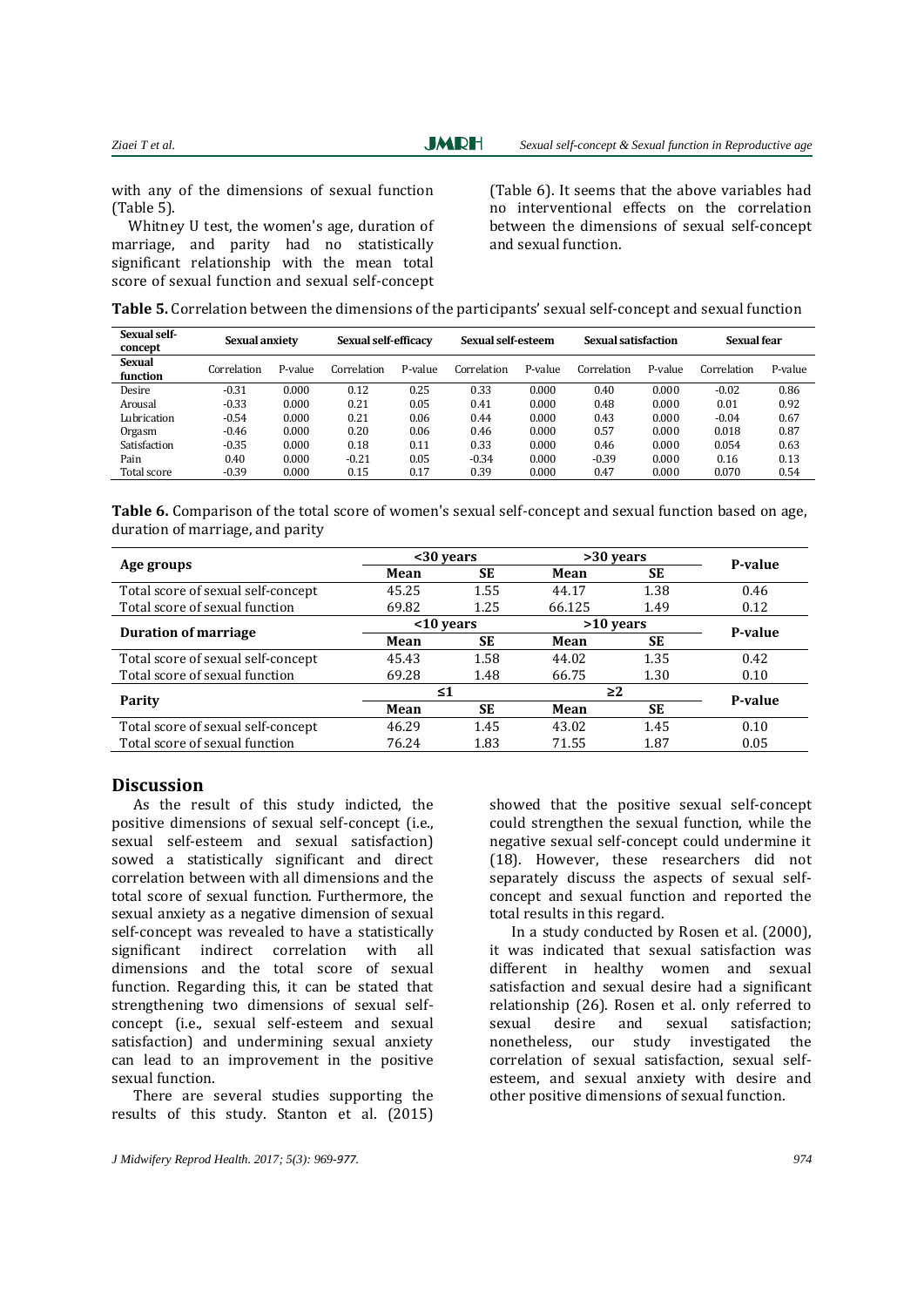According to Rowland (2015), the positive dimensions of sexual self-concept, including sexual self-esteem, sexual satisfaction, and sexual self-efficacy, had a strong relationship with sexual function (27). However, in our study, no correlation was observed between the sexual self-efficacy and sexual function. Hensel et al. (2011) reported that sexual self-concept had an interaction effect on sexual function. They also demonstrated that the positive sexual self-concept played a role in strengthening a person's sexual behavior, which stems from his/her sexual self-concept (11).

According to the results of the present study, sexual anxiety had a significant indirect correlation with all positive aspects of sexual function. Furthermore, this variable showed a significant direct correlation with sexual fear, which is in line with the results of some studies. In this regard, Rellini et al. (2011) concluded that sexual selfconcept could be an indicator of the emotional negative damages in the past (20). In addition, Woodard indicated that sexual anxiety was indirectly correlated with desire (28); however, this author only presented the correlation between sexual desire and sexual anxiety.

Woertman (2012), reviewing the relationship between body image and sexual function, reported that the women's sexual function was strongly associated with their perceptions about their sexuality and how they understood it (29). Based on the findings of our study, the sexual function of healthy women was influenced by their sexual self-concept. Hucker et al. (2010) also showed the evident role of sexual selfconcept in sexual health (30).

Based on the WHO definition, sexual function is a major part of women's sexual health. Accordingly, the promotion, strengthening, and preservation of sexual function are among the guidelines of the health centers providing sexual health services. Therefore, regarding the results of this study, it can be suggested that the clarity of sexual self-concept and the respective sexual counseling might be effective in the preservation and promotion of the sexual function in healthy women.

The present study was performed to investigate the role of the woman's age, duration of marriage, and parity in their sexual selfconcept and sexual function. As the findings

revealed, these variables were not effective on the correlation of sexual function and sexual selfconcept. There are some studies investigating this issue. In this regard, Zhang et al. (2012) demonstrated no significant relationship between the women's age and sexual function (31). Nevertheless, Impett et al. (2006) revealed that the lower age of women was associated with higher sexual anxiety that could be due to the less experience of the partners at younger ages (32). Furthermore, Sweeney et al. (2015) stated that older women had more positive sexual selfconcept than the younger ones (33).

However, given the small sample size in this study, it is suggested to conduct further studies with larger sample size to explore the role of such variables in sexual function and sexual selfconcept in the future. The findings of the present study can be useful in designing the sexual counseling methods, preserving or enhancing the sexual health and function, and consequently improving the stability of the family system. The limitation of this study included small sample size, short time period, and limited geographical size.

## **Conclusion**

As the findings of this study indicated, the positive dimensions of sexual self-concept (i.e., sexual self-esteem and sexual satisfaction) had a statistically significant and direct correlation with the positive aspects and total score of sexual function. Furthermore, the sexual anxiety as a negative dimension of sexual self-concept were revealed to indirectly correlate with the positive dimensions and total score of sexual function. Therefore, the women's positive sexual function could be strengthened through enhancing sexual self-esteem, sexual satisfaction, and undermining sexual anxiety. Regarding this, the three dimensions of sexual self-concept (i.e., sexual selfesteem, sexual satisfaction, and sexual anxiety) can be the predictors of sexual function status in women.

## **Acknowledgements**

This study is a part of an interventional study approved on 2, August, 2015 with License No. IR.GOUMS.REC.1394.69. Hereby, we express our gratitude to the Deputy of Golestan University of Medical Sciences, Health Center of Gorgan, and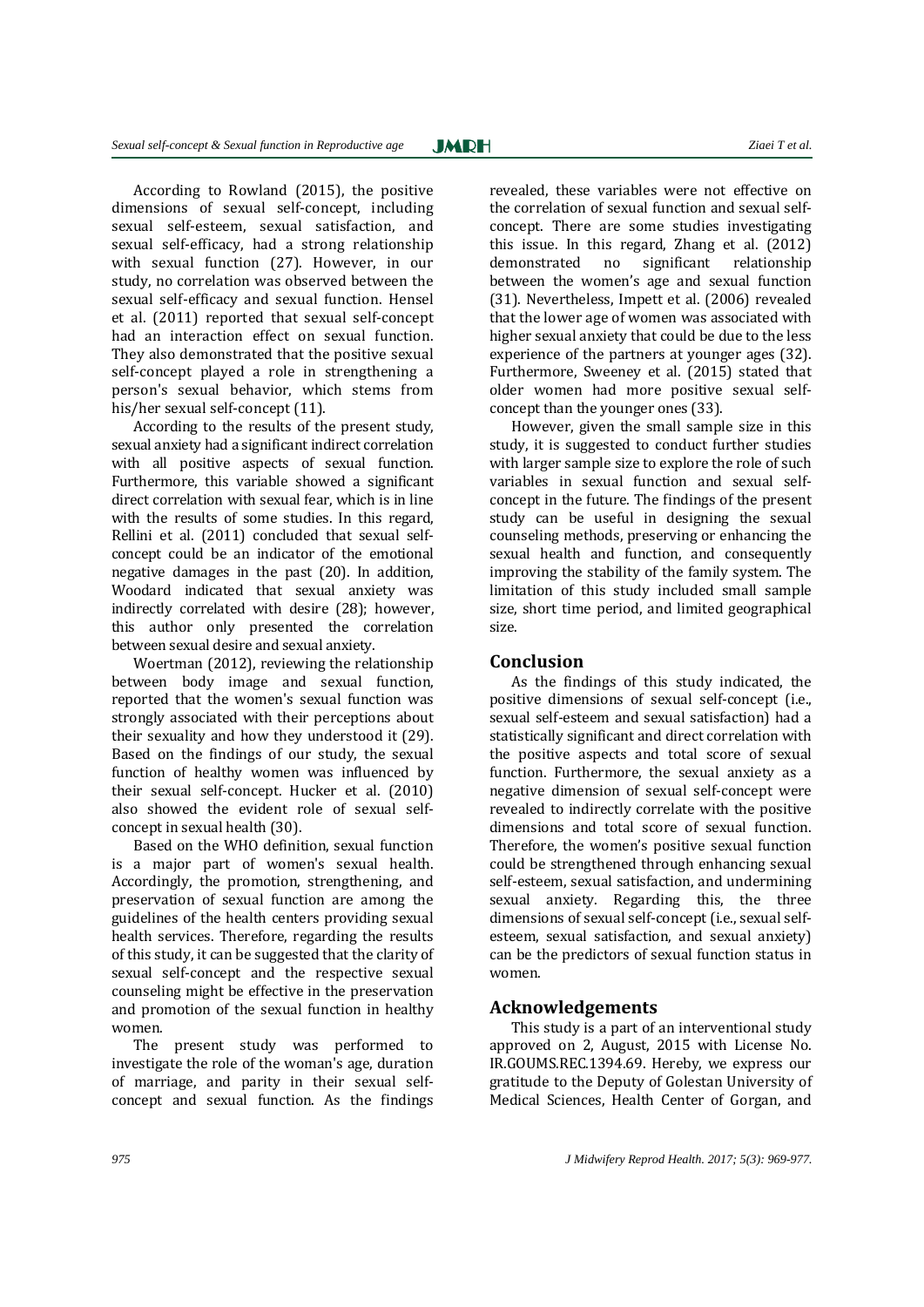Bouyeh Faculty in Golestan province. We also appreciate the respected professors and specialists in sexual and reproductive health who helped us to perform this study.

## **Conflicts of Interest**

Authors declared no conflicts of interest.

#### **References**

- 1. Aggleton P, de Wit J, Myers T, Du Mont J. New outcomes for sexual health promotion. Health Education Research. 2014; 29(4):547-553.
- 2. Bernhard LA. Sexuality and sexual health care for women. Clinical Obstetrics and Gynecology. 2002; 45(4):1089-1098.
- 3. Wellings K, Collumbien M, Slaymaker E, Singh S, Hodges Z, Patel D, et al. Sexual behaviour in context: a global perspective. The Lancet. 2006; 368(9548):1706-1728.
- 4. World Health Organization. Developing sexual health programmes: a framework for action. Geneva: World Health Organization; 2010.
- 5. Virginia Alcott Saduk BS. Kaplan Psychiatry Volume I and II. Trans: Saei F, Arjmand M. Tehran: Arjmand Publisher; 2011. P. 92-274 (Persian).
- 6. Jahanfar D, Nejad DM. A course on sexual disorders. Tehran: Jameenegar and Bishe Publisher; 2014. P. 36-116.
- 7. Deutsch AR, Hoffman L, Wilcox BL. Sexual selfconcept: testing a hypothetical model for men and women. The Journal of Sex Research. 2014; 51(8):932-945.
- 8. Andersen BL, Cyranowski JM. Women's sexual self-schema. Journal of Personality and Social Psychology. 1994; 67(6):1079.
- 9. Snell Jr WE, Fisher TD, Walters AS. The multidimensional sexuality questionnaire: an objective self-report measure of psychological tendencies associated with human sexuality. Annals of Sex Research. 1993; 6(1):27-55.
- 10. Oliveira C, Nobre PJ. Cognitive structures in women with sexual dysfunction: the role of early maladaptive schemas. The Journal of Sexual Medicine. 2013; 10(7):1755-1763.
- 11. Hensel DJ, Fortenberry JD, O'Sullivan LF, Orr DP. The developmental association of sexual selfconcept with sexual behavior among adolescent women. Journal of Adolescence. 2011; 34(4): 675-684.
- 12. Snell Jr WE. New directions in the psychology of human sexuality: research and theory. Cape Girardearu, MO: Snell Publications; 2001.
- 13. Yule MA. Female sexual function index. Encyclopedia of quality of life and well-being research. Netherlands: Springer; 2014. P. 2244-2246.
- 14. Li CC, Rew L, Chen L. Factors affecting sexual

function: a comparison between women with gynecological or rectal cancer and healthy controls. Nursing & Health Sciences. 2015; 17(1):105-111.

- 15. Safarinejad MR. Female sexual dysfunction in a population-based study in Iran: prevalence and associated risk factors. International Journal of Impotence Research. 2006; 18(4):382-395.
- 16. Crisp C, Vaccaro C, Fellner A, Kleeman S, Pauls R. The influence of personality and coping on female sexual function: a population survey. The Journal of Sexual Medicine. 2015; 12(1):109-115.
- 17. Mueller K, Rehman US, Fallis EE, Goodnight JA. An interpersonal investigation of sexual self-schemas. Archives of Sexual Behavior. 2016; 45(2):281-290.
- 18. Stanton AM, Boyd RL, Pulverman CS, Meston CM. Determining women's sexual self-schemas through advanced computerized text analysis. Child Abuse & Neglect. 2015; 46:78-88.
- 19. Hsu HY, Yu HY, Lou JH, Eng CJ. Relationships among sexual self‐concept and sexual risk cognition toward sexual self‐efficacy in adolescents: Cause‐and‐effect model testing. Japan Journal of Nursing Science. 2015; 12(2):124-134.
- 20. Rellini AH, Meston CM. Sexual self-schemas, sexual dysfunction, and the sexual responses of women with a history of childhood sexual abuse. Archives of Sexual Behavior. 2011; 40(2): 351-362.
- 21. Stephenson KR, Meston CM. Why is impaired sexual function distressing to women? The primacy of pleasure in female sexual dysfunction. The Journal of Sexual Medicine. 2015; 12(3): 728-737**.**
- 22. Winter L. The role of sexual self-concept in the use of contraceptives. Family Planning Perspectives. 1988; 20(3):123-127.
- 23. Rostamkhani F, Ozgoli G, Khoei EM, Jafari F, Majd HA. Effectiveness of the PLISSIT-based Counseling on sexual function of women. Journal of Shahid Beheshti School of Nursing & Midwifery. 2012; 22(76):9-1 (Persian).
- 24. Ziaei T, Khoei EM, Salehi M, Farajzadegan Z. Psychometric properties of the Farsi version of modified Multidimensional Sexual Self-concept Questionnaire. Iranian Journal of Nursing and Midwifery Research. 2013; 18(6):439.
- 25. Mohammadi KH, Heydari M, Faghihzadeh S. The female sexual function index (FSFI): validation of the Iranian version. Payesh. 2008; 7(3):269-278 (Persian).
- 26. Rosen C, Brown J, Heiman S, Leiblum C, Meston R, Shabsigh D, et al. The Female Sexual Function Index (FSFI): a multidimensional self-report instrument for the assessment of female sexual function. Journal of Sex & Marital Therapy. 2000; 26(2):191-208.

*J Midwifery Reprod Health. 2017; 5(3): 969-977. 976*